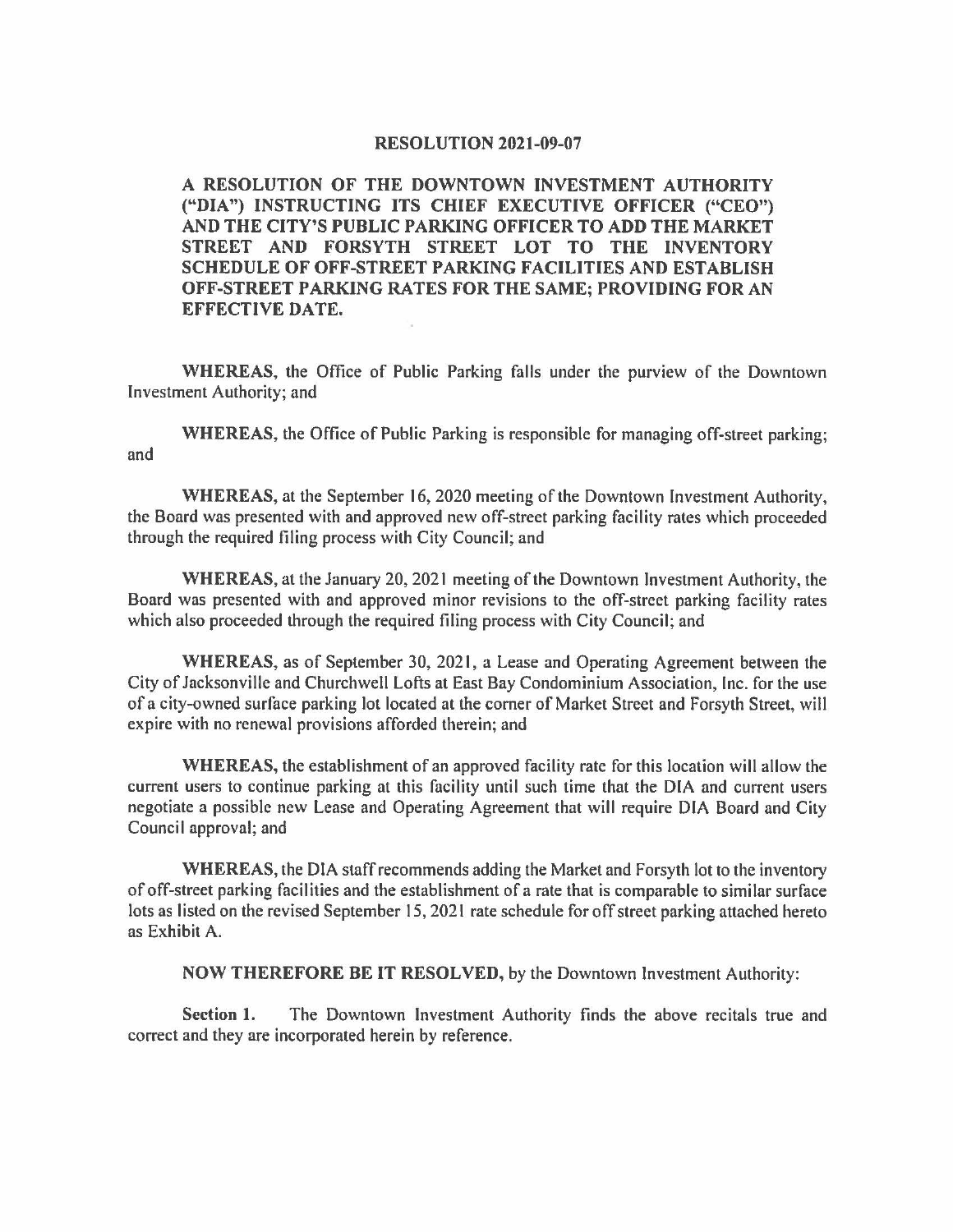Resolution 2021-09-07 Page 2 of 3

**Section 2.** The Downtown Investment Authority hereby recommends adoption and implementation of the revised September 15, 2021 off street parking rate schedule attached hereto as Exhibit A.

**Section 3.** The Downtown Investment Authority instructs its CEO, through the office of Public Parking, to forward the revised rate schedule to City Council and each City Council member as required by Ordinance.

**Section 4.** The Effective Date of this Resolution is the date upon execution of this Resolution by the Chair of the DIA Board.

## WITNESS: DOWNTOWN INVESTMENT AUTHORITY

 $\lambda$ 

Braxton Gillam, Esq., Chairman

*f-/:s-* **Zoi.(** 

Date

| VOTE: In Favor: | Opposed: | Abstained: |  |
|-----------------|----------|------------|--|
|                 |          |            |  |